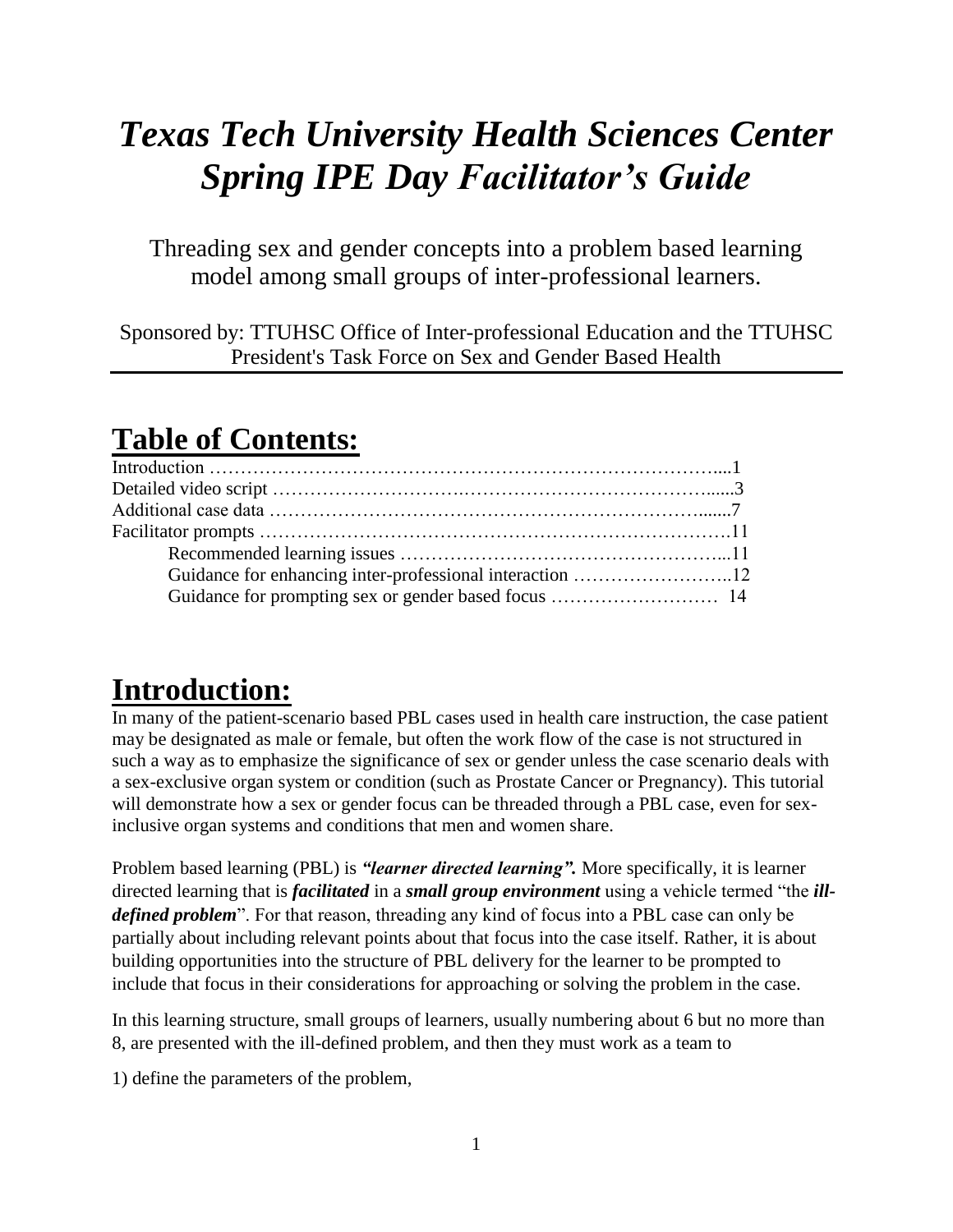2) determine the limits of their individual and collective knowledge about the problem and identify what learning will need to take place to make all members of the group knowledgeable about the problem, and

3) negotiate a plan for what to do about the problem. In this context, the purpose of the facilitator is not to teach, but to observes the group's interactions and only intercede with nudges to keep the group focused and on a productive track.

The skills of the facilitator are not as content expert, but as a coach who can observe, evaluate, and redirect the group behaviors and interactions.

The learners will observe, in video form, a clinical interaction between different members of a health care team prior to beginning their group discussion. The video presents the female patient and a clinical problem, and from there, the groups must determine how they want to address the problem. Because the make-up of the groups will be inter-professional, there will be different perspectives that each learner may have after viewing the video. The facilitator's job is to observe the interaction of the group members and help guide their discussion when necessary. Specifically, the facilitator will want to pay attention to the inter-personal aspects of how each health professional is included in the team discussion, and how factors related to the patient's sex or gender are considered by group members when evaluating clinical literature or making decisions. While the discussion should be predominantly learner-led, when necessary, the facilitator can intercede to nudge teams in the right direction if they get off track.

Finally, this packet can serve as a data resource. The exact script of the video is reproduced here, for reference, so as to serve as a quick refresher if group members want to recall what was said in an exchange between actors. In addition, additional supporting data that a health professional in this scenario may want is included in this facilitator's guide. Students can ask for data they might need, and the facilitator can provide that information as each piece of data is requested. Generally in PBL settings, it is a recommended facilitator technique to ask the learner to justify their request. For example, if the request is "Can we have the results of the most recent serum chemistry?" The facilitator would first ask something like: "How will you use that information?" The learner should provide a reasonable rationale – it might be "We need to assess her hydration status" or "If we want to adjust her drug therapy, we need to evaluate her electrolytes and renal function"... Pursuant to anticipated requests for data that might be available during the course of this patient's hospitalization, additional clinical data is provided in this facilitator's guide to dole out as students ask for it.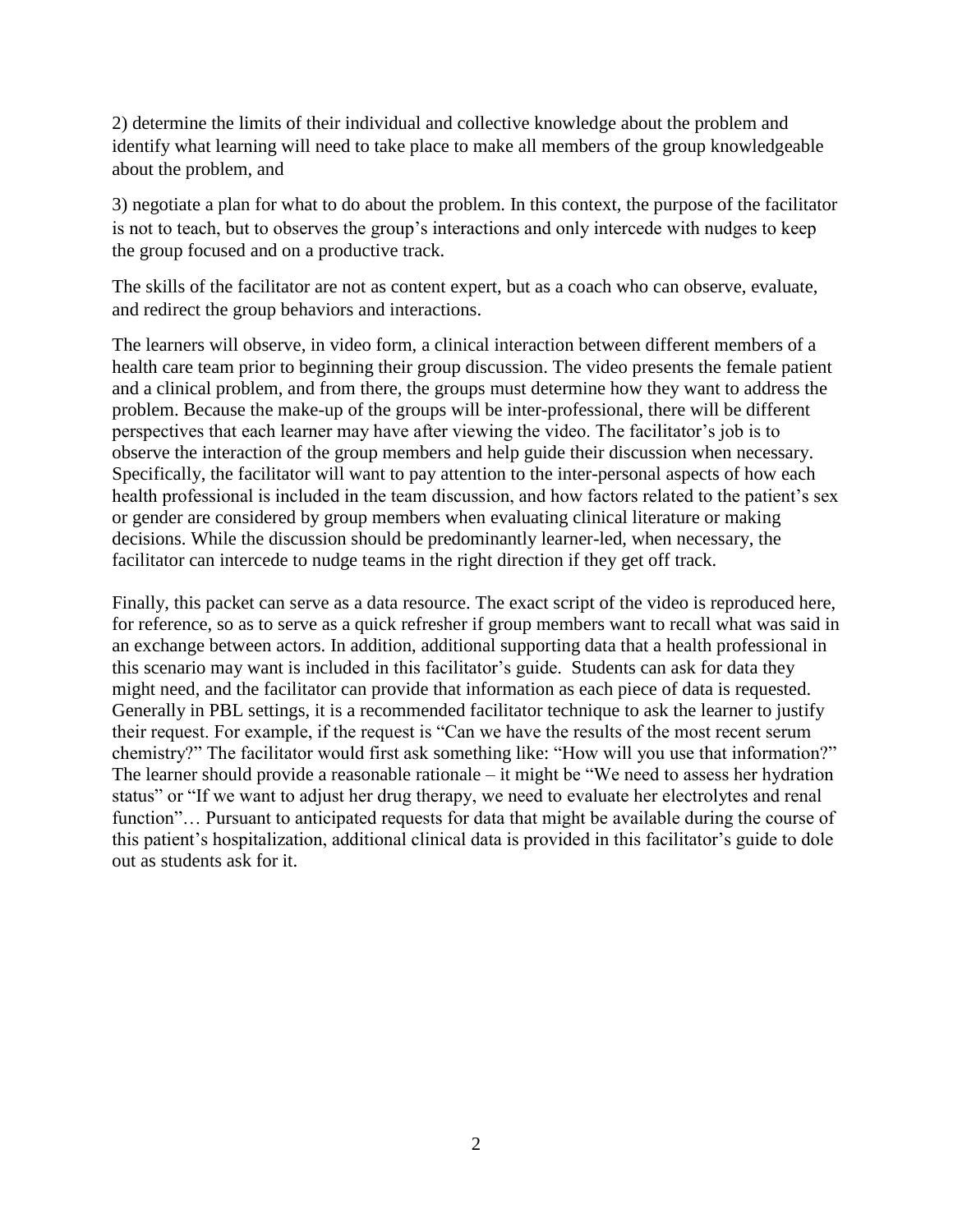# **Case and Clinical data:**

# **Video History and Physical**

Detailed SCRIPT *(Students will watch the video version of this prior to group discussion.)*

# **Scene 1:**

| Scene | Characters                                                                                                         | Actors            | Location   | Props                                              |
|-------|--------------------------------------------------------------------------------------------------------------------|-------------------|------------|----------------------------------------------------|
|       | Nurse Practitioner (NP)<br>at Primary Care Office<br>Attending Internal<br>Medicine Hospitalist at<br>the Hospital | TBA<br><b>TBA</b> | <b>TBA</b> | Phones; pad of paper or<br>ipad, pen, lab coats x2 |

*Scene: The scene will take place as a phone conversation. The nurse practitioner is calling the local hospital to provide the history and physical information to the hospitalist to directly admit the patient to the hospital.* 

| $\langle Hospitalist\rangle$ | (Hospitalist's pager goes off. Hospitalist steps away to call NP) This is<br>Dr. Zimmerman, the on-call hospitalist at Caring Medical Center, and I<br>was paged.                                                                                                                                                                                                                                                                                                                                                                                                                                                                |
|------------------------------|----------------------------------------------------------------------------------------------------------------------------------------------------------------------------------------------------------------------------------------------------------------------------------------------------------------------------------------------------------------------------------------------------------------------------------------------------------------------------------------------------------------------------------------------------------------------------------------------------------------------------------|
| $<\!\!NP\!\!>$               | (speaking into phone) Good morning Dr. Zimmerman. This is Joseph<br>Fines, one of the nurse practitioners over at Caring's Patient-Centered<br>Medical Home. I was calling with a direct admission to your hospital<br>service from our outpatient center.                                                                                                                                                                                                                                                                                                                                                                       |
| $\langle Hospitalist\rangle$ | (Speaking into phone and then begins taking notes on a pad or ipad) Oh,<br>hey Joe. Good to talk to you again. Who do you have for me today?                                                                                                                                                                                                                                                                                                                                                                                                                                                                                     |
| $<\!\!NP\!\!>$               | (speaking into phone) The patient's name is Mrs. Roberta Jackson. She is a<br>58-year-old female patient, who presented to our clinic with worsening<br>shortness of breath and fatigue. She has private insurance benefits. She<br>was diagnosed with heart failure 2 years ago and her last echocardiogram<br>was approximately one year ago. That echo showed an ejection fraction of<br>approximately 35%. Today, she reports a 2-month history of dyspnea on<br>exertion, two-pillow orthopnea, and pedal edema. Her oxygen saturation<br>was 88% on room air, so I have placed her on oxygen 2 liters by nasal<br>cannula. |
| $\langle Hospitalist\rangle$ | (Speaking into phone and taking notes) Any chest pain?                                                                                                                                                                                                                                                                                                                                                                                                                                                                                                                                                                           |
| $<\!\!NP\!\!>$               | (speaking into phone) No, nothing significant right now or in the recent<br>past.                                                                                                                                                                                                                                                                                                                                                                                                                                                                                                                                                |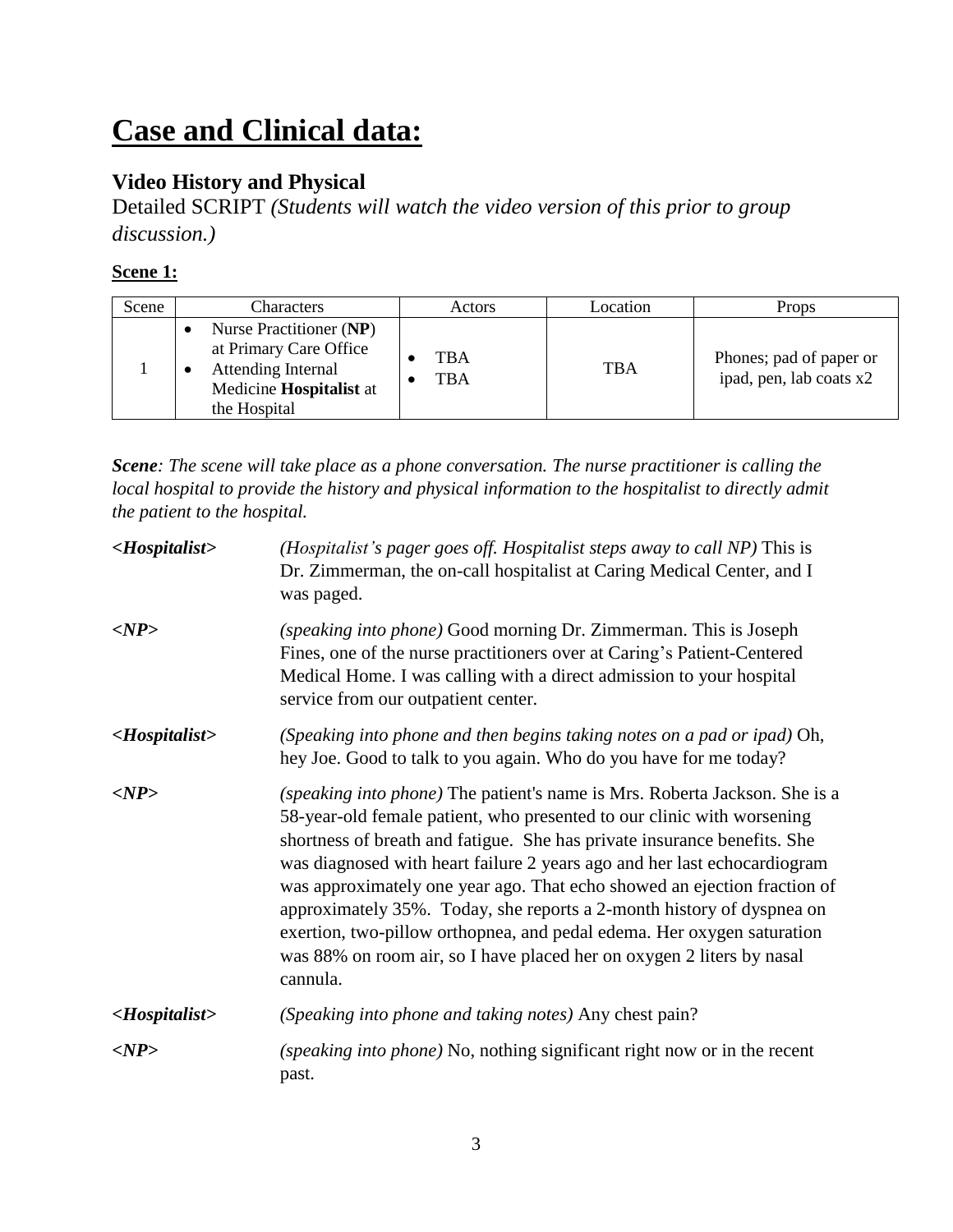| <hospitalist></hospitalist>  | (Speaking into phone and taking notes) How bad is the pedal edema?                                                                                                                                                                                                                                                                                                                                           |
|------------------------------|--------------------------------------------------------------------------------------------------------------------------------------------------------------------------------------------------------------------------------------------------------------------------------------------------------------------------------------------------------------------------------------------------------------|
| $<\!\!NP\!\!>$               | (speaking into phone) She reports that she has had some swelling in her<br>ankles when she gets up in the morning and that the swelling gets<br>progressively worse throughout the day. She has had to wear "house<br>shoes" to work for the last 2 weeks because her regular shoes no longer fit.<br>In the clinic today, she has $2+$ pedal edema.                                                         |
| <hospitalist></hospitalist>  | (Speaking into phone and taking notes) Any lab or x-ray results for Mrs.<br>Jackson?                                                                                                                                                                                                                                                                                                                         |
| $<\!\!NP\!\!>$               | (speaking into phone) She has not had any lab work or x-rays in about a<br>year. The last lab and x-rays were all unremarkable. Unfortunately, I do<br>not have the ability to check x-ray or labs in clinic today.                                                                                                                                                                                          |
| <hospitalist></hospitalist>  | (Speaking into phone and taking notes). How has her blood pressure been?                                                                                                                                                                                                                                                                                                                                     |
| $<\!\!NP\!\!$                | (speaking into phone) She does not regularly check her blood pressure at<br>home, although the last few times that she has checked it at the pharmacy<br>it has been in the range of 148-170 systolic over 78-92 diastolic. Today it<br>is 167/85. At the time she was diagnosed with heart failure, she was<br>started on Lasix 20 mg daily, potassium 10 mEq daily, and Carvedilol<br>12.5 mg twice a day. |
| $\langle Hospitalist\rangle$ | (Speaking into phone and taking notes). Any changes in her weight?                                                                                                                                                                                                                                                                                                                                           |
| $<\!\!NP\!\!>$               | (speaking into phone) She does not routinely check her weight at home.<br>She also doesn't limit her fluid intake. It has been 6-months since we saw<br>her last, which was for an acute sore throat. She hasn't reported any<br>changes in her diet, but our clinic scale is on the fritz so we couldn't check<br>her weight today.                                                                         |
| $<$ Hospitalist>             | (Speaking into phone). Ok Joe, thanks! I think that is all I need for right<br>now. Why don't you keep her on oxygen and send her in. I will get her<br>worked up with the team and get back to you.                                                                                                                                                                                                         |

# **Scene 2:**

| Scene | <b>Characters</b>                                                                                                                              | Actors                                                           | Location   | Props                                                                     |
|-------|------------------------------------------------------------------------------------------------------------------------------------------------|------------------------------------------------------------------|------------|---------------------------------------------------------------------------|
| 2     | Attending Internal<br>Medicine Hospitalist at<br>the Hospital<br>Intern<br>Occupational Therapist<br>(OT)<br><b>Nurse</b><br><b>Pharmacist</b> | <b>TBA</b><br><b>TBA</b><br><b>TBA</b><br>٠<br><b>TBA</b><br>TBA | <b>TBA</b> | Ipads (?) something to use<br>to refer to the patient<br>assessment data. |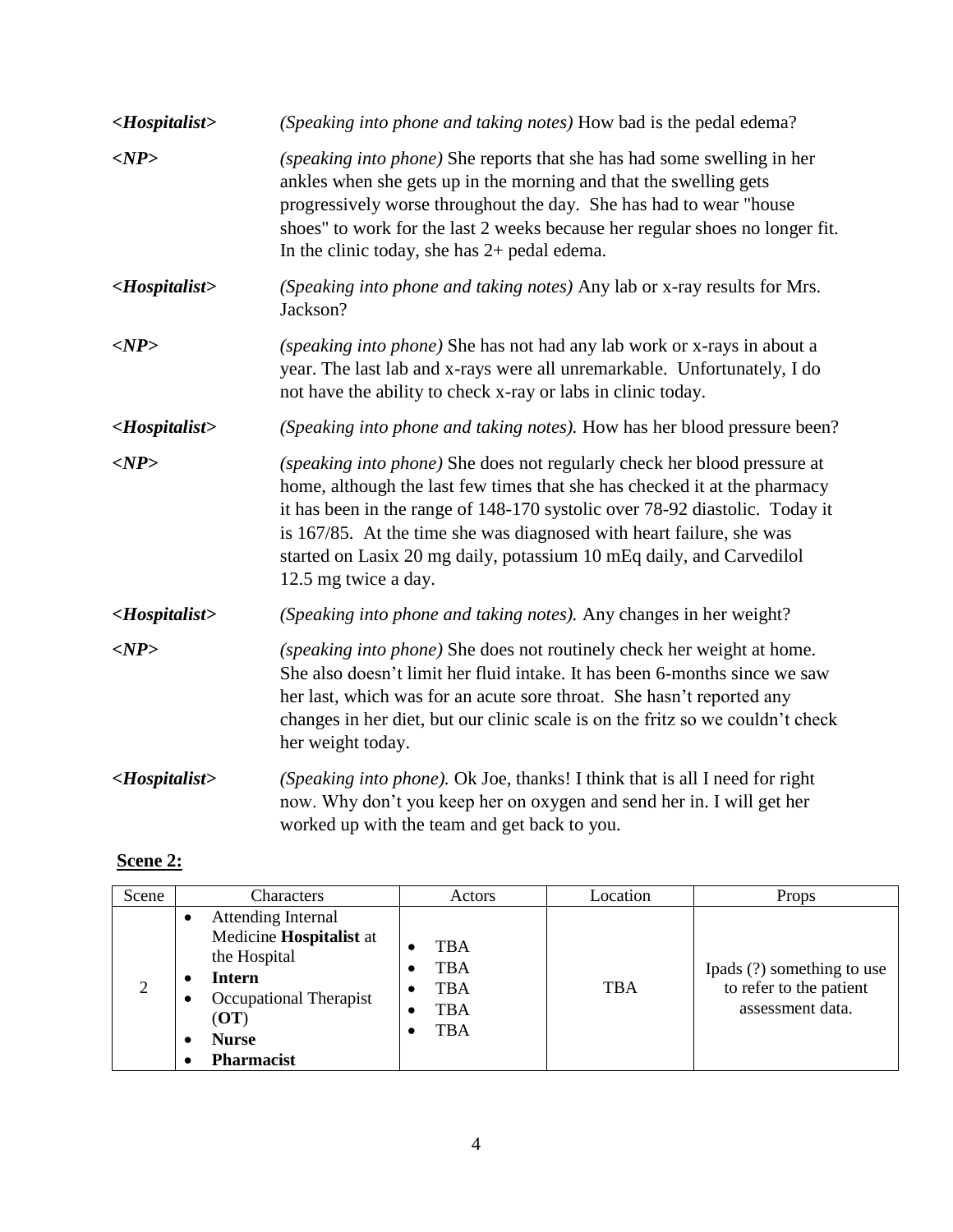*Scene: Team is gathered outside Mrs. Jackson's hospital room… or maybe at the nurse's station (?). The team is about to go see her together to develop an interprofessional plan of care. The camera is like another team member observing the exchange.* 

| $\langle Hospitalist\rangle$   | <i>(gesturing to the intern)</i> This is Dr. Franks, she is my intern for this<br>rotation. I will let her get us started reviewing the information that we<br>have each collected on Mrs. Jackson before we all go in together to see<br>her.                                                                                                                                                                                                                                                                                                                                                                                                                                                                                                                                                                                                                                                                                                                                                                                                                                                            |
|--------------------------------|-----------------------------------------------------------------------------------------------------------------------------------------------------------------------------------------------------------------------------------------------------------------------------------------------------------------------------------------------------------------------------------------------------------------------------------------------------------------------------------------------------------------------------------------------------------------------------------------------------------------------------------------------------------------------------------------------------------------------------------------------------------------------------------------------------------------------------------------------------------------------------------------------------------------------------------------------------------------------------------------------------------------------------------------------------------------------------------------------------------|
| $\langle$ <i>Intern</i>        | (speaking to team) As Dr. Zimmerman indicated, this is Mrs. Roberta<br>Jackson. She is a 58-year-old African-American female. Her past medical<br>history is remarkable for hypertension for the past 15 years and heart<br>failure for the past 2 years. Additionally, her father passed away of an MI<br>at age 60. Her BNP today is 565. She doesn't have any other documented<br>chronic medical conditions. Surgical history is positive for an<br>appendectomy at age 16. Previous hospitalizations included the<br>appendectomy and childbirth. Home medications include Lasix 20mg<br>daily, potassium 10mEq daily, and Carvedilol 12.5mg twice daily. She has<br>no reported medication or food allergies.                                                                                                                                                                                                                                                                                                                                                                                       |
| $\langle Hospitalist\rangle$   | (speaking to team) Pharmacy do you have anything else about her<br>medications?                                                                                                                                                                                                                                                                                                                                                                                                                                                                                                                                                                                                                                                                                                                                                                                                                                                                                                                                                                                                                           |
| $\langle$ Pharmacist $\rangle$ | (speaking to team) I interviewed Mrs. Jackson when she first presented to<br>perform a medication history. She brought pill bottles, so I was able to<br>perform a pill count. Her medications include Lasix, potassium, and<br>Carvedilol. It appears that the original prescription date for the Lasix<br>20mg daily and potassium 10mEq daily was from a year ago by Joseph<br>Fines. This is the nurse practitioner, who has been managing her care at<br>our outpatient patient-centered medical home. It appears the Carvedilol<br>12.5mg twice daily was prescribed 2 months ago. It had been increased<br>from a dose of $6.25mg - it$ looks like she had been on that lower dose for<br>about a month before that. This medication was added by a cardiologist,<br>Dr. McClure. Mrs. Jackson reports that she tries to be as adherent with her<br>medications as possible. Based on the fill dates of her current bottles and<br>the number of pills left, it does not appear that she has been optimally<br>compliant. There are about 30% more tablets in the bottles than there<br>should be. |
| $\langle Hospitalist\rangle$   | (speaking to team) Thanks. Let's hear from nursing next. How has Mrs.<br>Jackson been doing since admission?                                                                                                                                                                                                                                                                                                                                                                                                                                                                                                                                                                                                                                                                                                                                                                                                                                                                                                                                                                                              |
| < Nurse>                       | (speaking to team) Her blood pressure is 166/86, pulse is 92, respirations<br>24, temperature is 97.6, oxygen saturation is 92% on 2L of oxygen via<br>nasal cannula, height is 5'7" and weight is 155lbs. Per her last visit with<br>the nurse practitioner 6 months ago, her weight was 140lbs. She is                                                                                                                                                                                                                                                                                                                                                                                                                                                                                                                                                                                                                                                                                                                                                                                                  |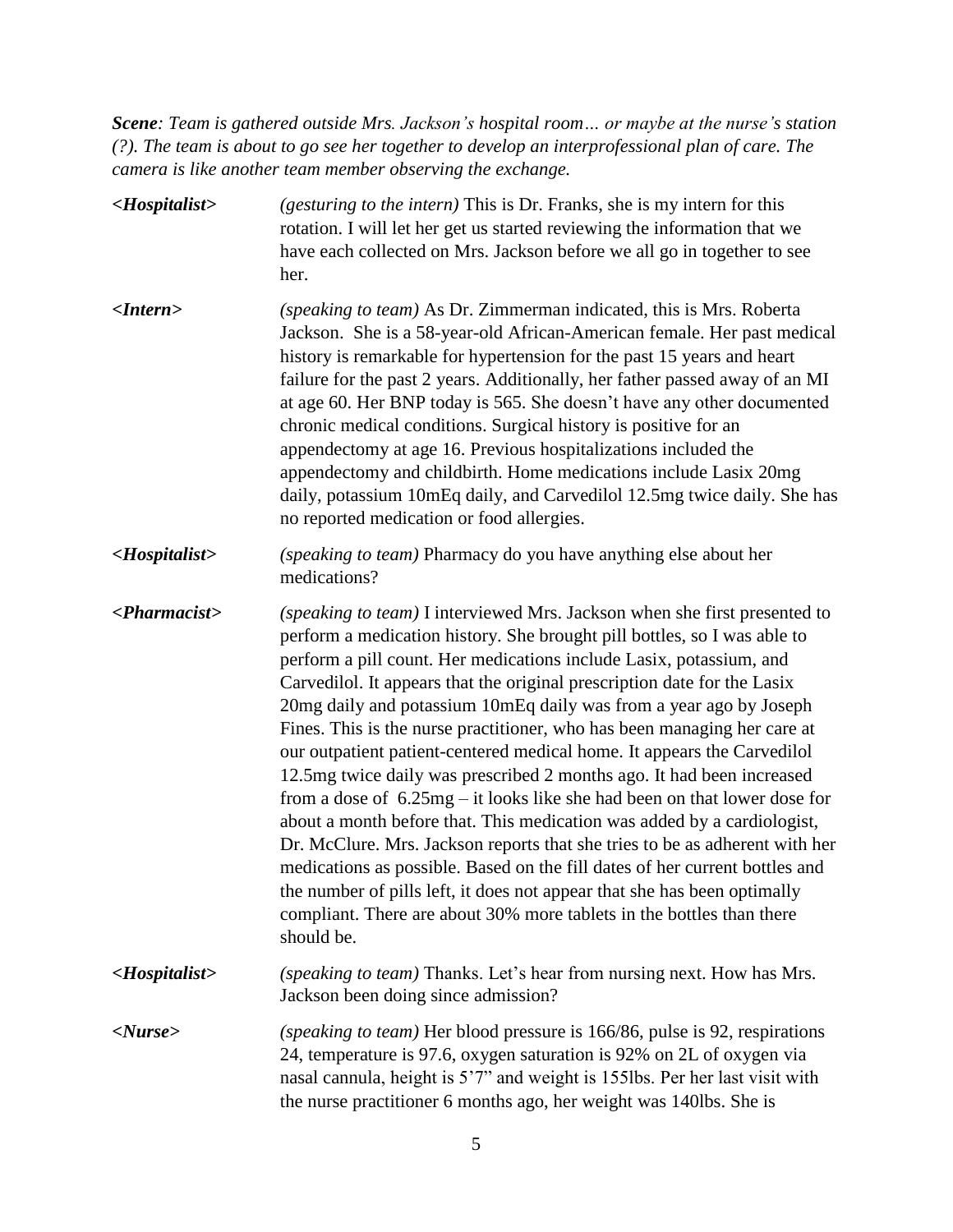currently awake and alert. She answers questions and is oriented x3. She has course rales to lung bases bilaterally and her chest x-ray indicated increased pulmonary vascular markings throughout. Her pedal edema is 2+ bilaterally with no discoloration to the lower extremities.

- *<Hospitalist> (speaking to team)* Occupational therapy, did you have a chance to see Mrs. Jackson?
- *<OT> (speaking to the team)* Yes, I saw her just a few minutes ago. Mrs. Jackson reports experiencing shortness of breath with moderate activities such as walking the dog. The shortness of breath has gotten progressively worse over the past 2 months. She works full-time as a certified public accountant, but she has missed 3-4 days of work over the past 2 weeks due to the shortness of breath and fatigue and her employer is "giving her a hard time" about excessive absences. It takes her longer to do basic daily activities and she is only showering once a week because it is exhausting. Any extra activities around the house (i.e. laundry, cleaning the house, cooking, etc.) are not being done regularly because she is too tired. She is married and her spouse works long hours during the week so he is not able to help her with the extra activities. She has two grown children, who are in good health, but they live out of town and cannot help her. She does not exercise regularly and reports that this month she had to buy a larger pants size even though she is eating less food during the day. She reports no history of tobacco, alcohol, or drug use.
- *<Hospitalist> (Speaking to the team)* Anyone else have anything to add before we go see Mrs. Jackson?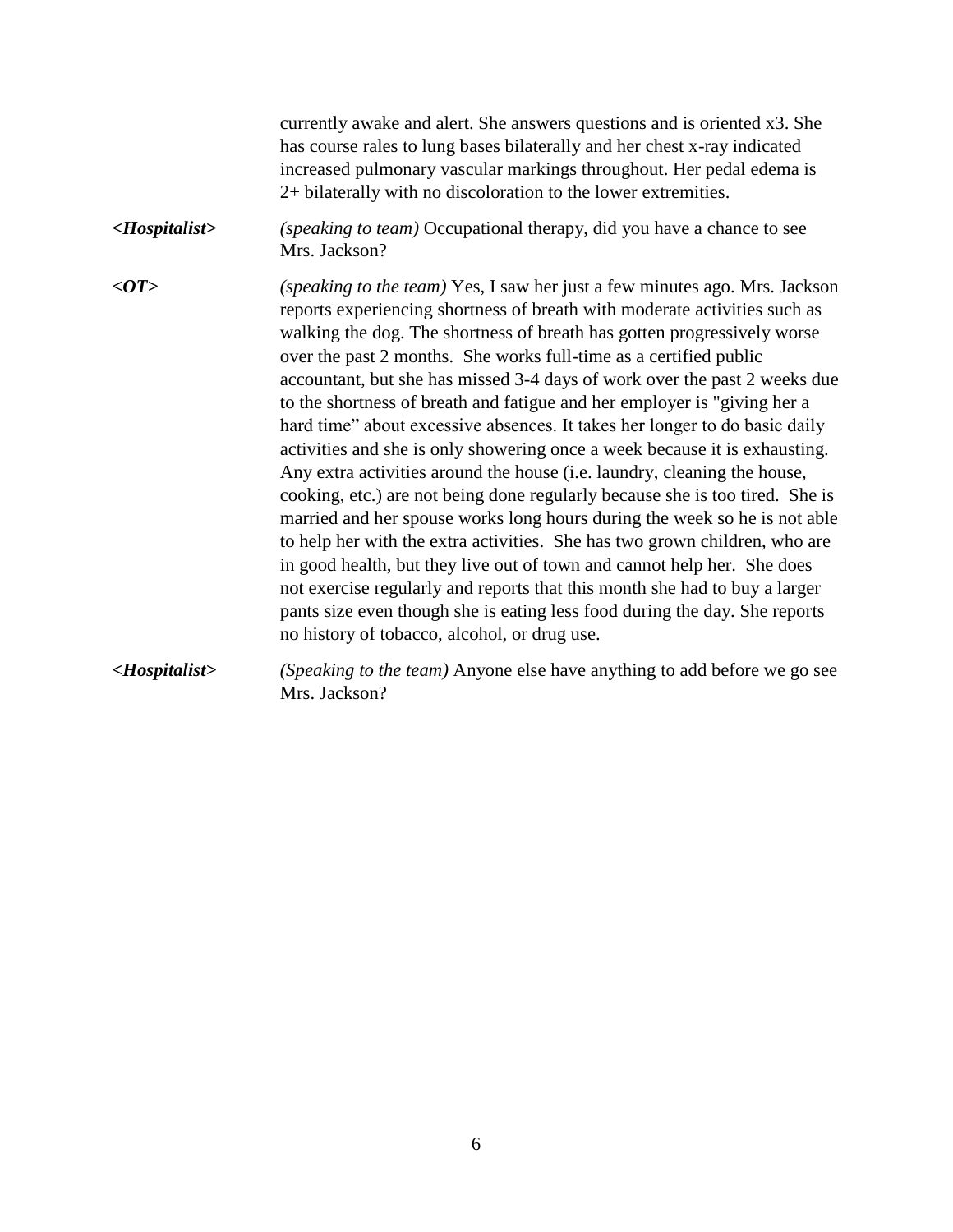### **ADDITIONAL CLINICAL DATA**

**Regular type text represents data that can be given to students AS THEY ASK FOR IT. Please ask them to justify why they want the information / how they will use that to determine their plan. If they ask for data not included here, tell them "that information isn't available".**

### *(Text in italics are for the facilitators only)*

# **Chem:**

Na 140, K 3.4, Cl 99, CO2 26, SCr 1.2, BUN 17, Gluc 110

*(Students may estimate her calculated CrCl. Using her baseline weight of 140lb and applying a Cockroft-Gault equation (including the correction for female sex), her estimated GFR would be about 52ml/min. if students come up with a very different value, ask them to show their math. If they ask for height to calculate IBW, tell them that that information is not available.)*

# **CBC:**

WBC: 7.8, Hgb 11.9, Hct 36, Plts 380

# **Thyroid function:**

TSH: 3.5

Free T4: 0.99

# **Vitals:**

160/75 – 170/88mmHg, HR 88-92, O2 sats 92%, wt 155lbs

# **ROS / Physical exam:**

HEENT: family reports mild hearing loss, use of corrective lenses CV: S4 gallop noted Resp: course rales bilaterally GI: soft, nontender, active bowel sounds x 4 quadrants GU: deferred NEURO: c/o loss of sensation in feet EXT: 2+ edema bilaterally

# **Immunization history:**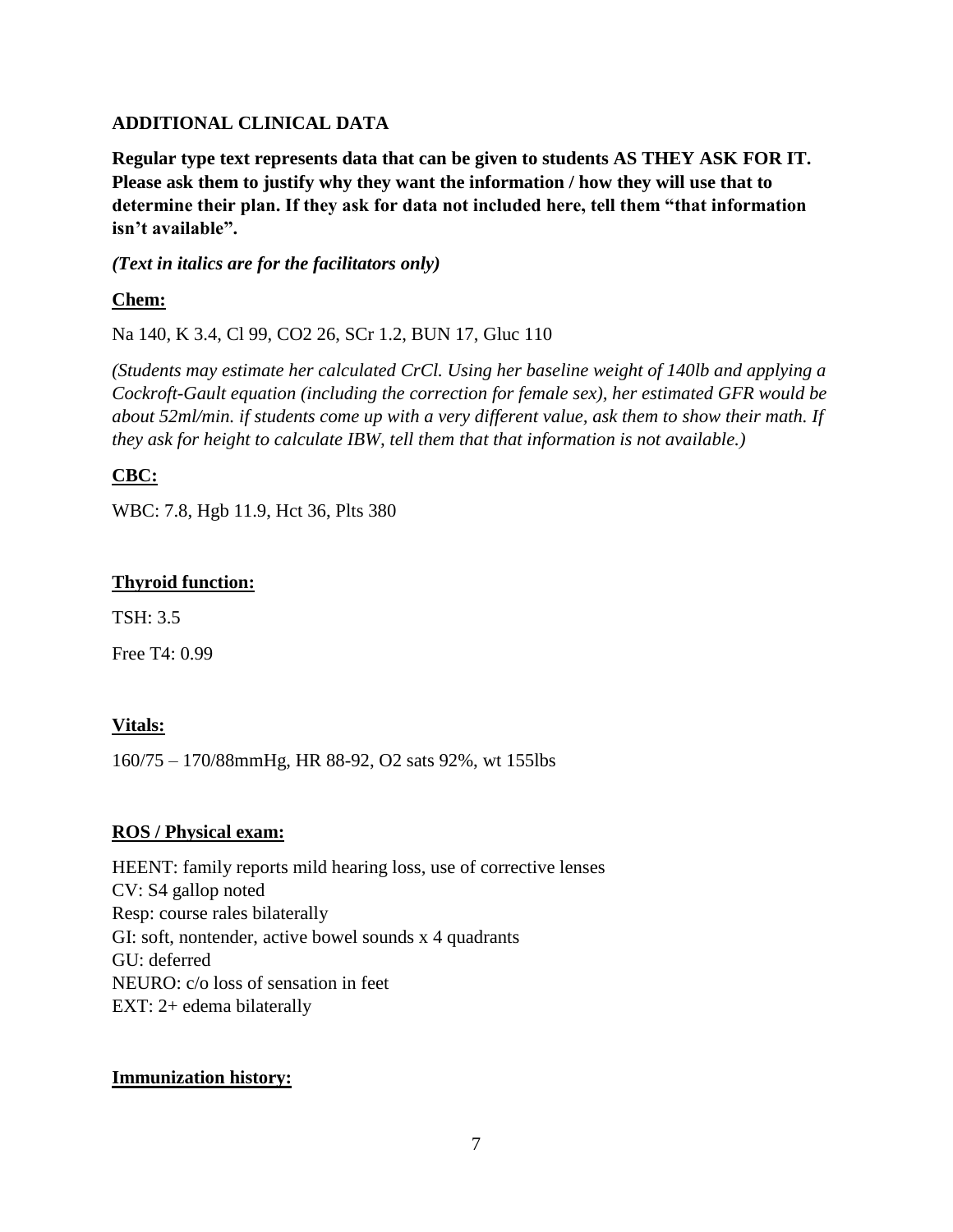Unknown – she reports she had all childhood immunizations, but reports she can't remember getting any boosters as an adult. She reports she "never bothered" with the flu shot. *(Students should consider which adult immunizations would be reasonable given her chronic condition, and whether they should be given while she is here, accessing formal services.)*

#### **Insurance coverage:**

Tell students to assume she does have private insurance – Blue Cross Blue Shield *(Are there any services that students are likely to recommend or avoid based on which type of coverage she has?)*

# **Medication administration and pharmacotherapy:**

Tell students to assume that all pill administrations are accounted for while in the hospital per the MAR.

- Lasix 20mg daily\*
- Potassium 10mEq daily\*\*
- Carvedilol 12.5mg twice daily\*\*\*

*(Regardless of ejection fraction, one intervention students should make is to recommend the initiation of an ACE inhibitor, starting at low dose and with a plan to titrate while monitoring vitals and serum chemistry [K+, SCr…] Recommendation should include the product, the dose, route, and interval.* 

*Given her ejection fraction, students should consider whether she is a candidate for digoxin or an aldosterone receptor antagonist (such as spironolactone). Students should justify how these medications would be added to the regimen (all at once? In steps? Titration?) and how they would be dosed and monitored given her renal function and electrolyte parameters.* 

*\*If she is in acute exacerbation of HF, it is likely the dose of Lasix would have been adjusted, but the script only mentions the medication doses she was taking outpatient. Since the Physical exam shows some residual pedal edema or signs suggesting chest congestion, students should titrate the Lasix.* 

*\*\*This is a fairly low dose of potassium which may not be adequate if the Lasix dose is increased. Since the chemistry report shows the K+ to be somewhat low, the potassium dose should also be titrated. If they initiate digoxin, spironolactone or both, they should discuss the importance of maintaining optimal K+ levels. Students may suggest obtaining a magnesium level too, which wouldn't be wrong, but may not be necessary at this point – this would be more appropriate if the serum K+ value did not respond satisfactorily with increase in potassium dose.* 

*\*\*\*Students may evaluate the carvedilol a couple of ways. They may consider the current dose of this medication (and all her medications for that matter) to be unchanged from outpatient, and asses her increase in carvedilol dose two months ago as an appropriate attempt to titrate this*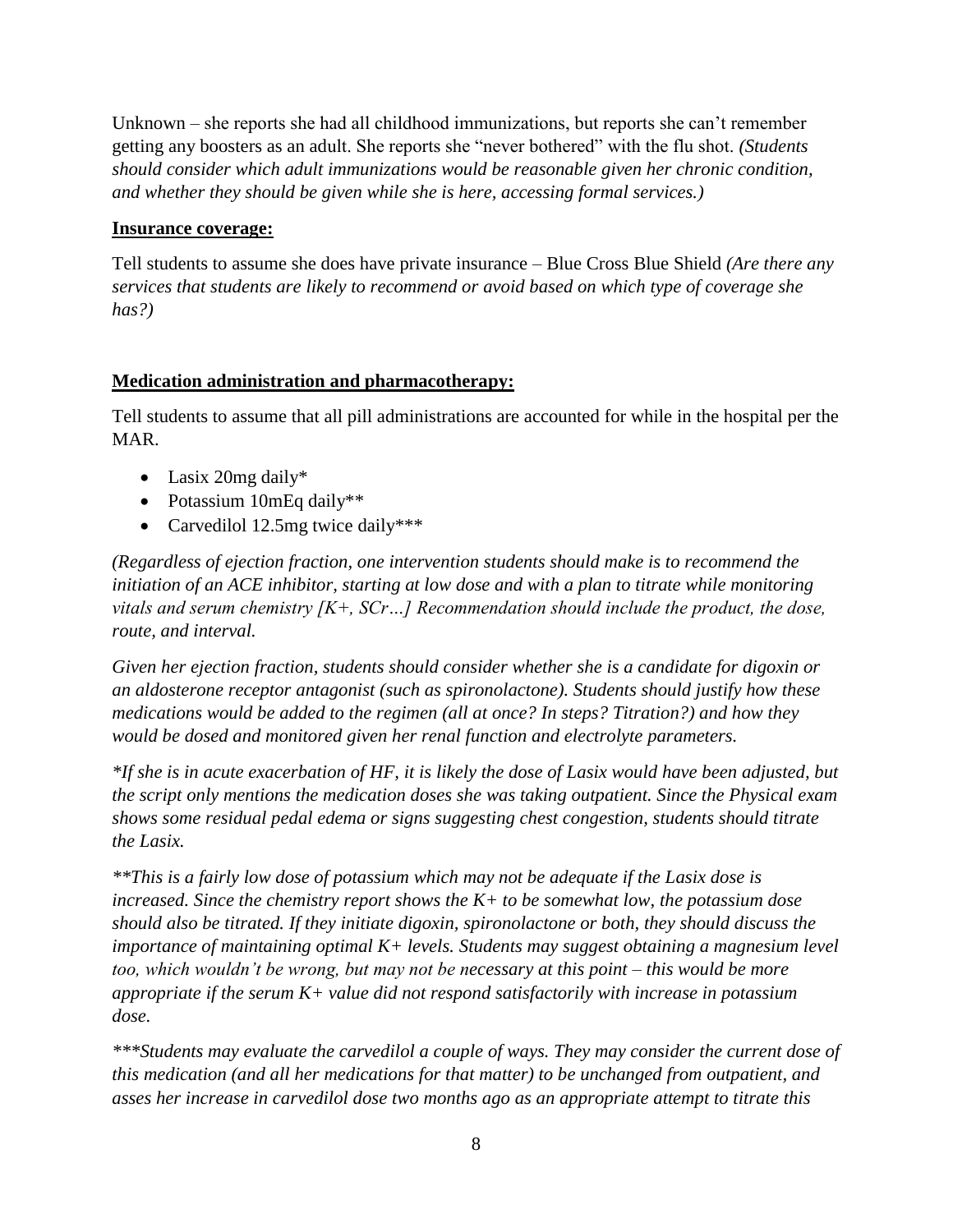*drug. Alternatively, it is possible that they may note her history of poor adherence; if she was not taking it appropriately, the now regular BID dosing of this drug actually represents an "increase" of the medication in practice. Either way, students may assess her HR to be a little higher than what might be desired, but also note that it is prudent to be cautious about further titration of this dose at this time given that she is not currently stable. They may suggest a plan in which this drug is titrated at a later time.*

*Sex specific considerations: Is she a candidate for aspirin or other antiplatelet therapy? Her CV history includes hypertension and HF, but she has no personal history of coronary events, diabetes or stroke (although she has a family history of coronary events). Given her medical history and risk factors, her race, and her sex, what does the data say about the likely utility of an antiplatelet agent in this case?*

*Race specific considerations – students may debate whether there is rationale to consider alternate pharmacotherapy options that may have outcome data based on race/ethnicity (nitrate, hydralazine) but if so, they should be prepared to explain in which scenarios a prescriber would opt for one of these agents over the regimen she's been prescribed.* 

# **OTHER DATA STUDENTS MAY ASK FOR:**

#### **Does this patient have impairments of hearing or vision?**

She has only minor hearing in noisy situations. She does not wear hearing aids. She wears corrective lenses but these have been left at home.

#### **Does she have difficulty swallowing pills?**

She has never complained of swallowing problems with medications or food. Formal swallow assessment has not been performed.

#### **What are this patients functional scores?**

| Functional Independence Measure (FIM) Scores: |                                                       |
|-----------------------------------------------|-------------------------------------------------------|
| Eating:                                       | <b>FIM 7/7</b>                                        |
| Grooming:                                     | <b>FIM 7/7</b>                                        |
| Bathing:                                      | FIM 4/7 (requires assist to wash and dry both feet)   |
| <b>Upper Body Dressing:</b>                   | FIM $5/7$ (requires set-up of clothing – too short of |
|                                               | breath to retrieve items safely)                      |
| Lower Body Dressing:                          | FIM 4/7 (unable to put on shoes and socks)            |
| Toileting:                                    | FIM 6/7 (requires extra time and uses a grab bar for  |
|                                               | balance when adjusting clothing)                      |
| <b>Bladder Management:</b>                    | <b>FIM 7/7</b>                                        |
| <b>Bowel Management:</b>                      | <b>FIM 7/7</b>                                        |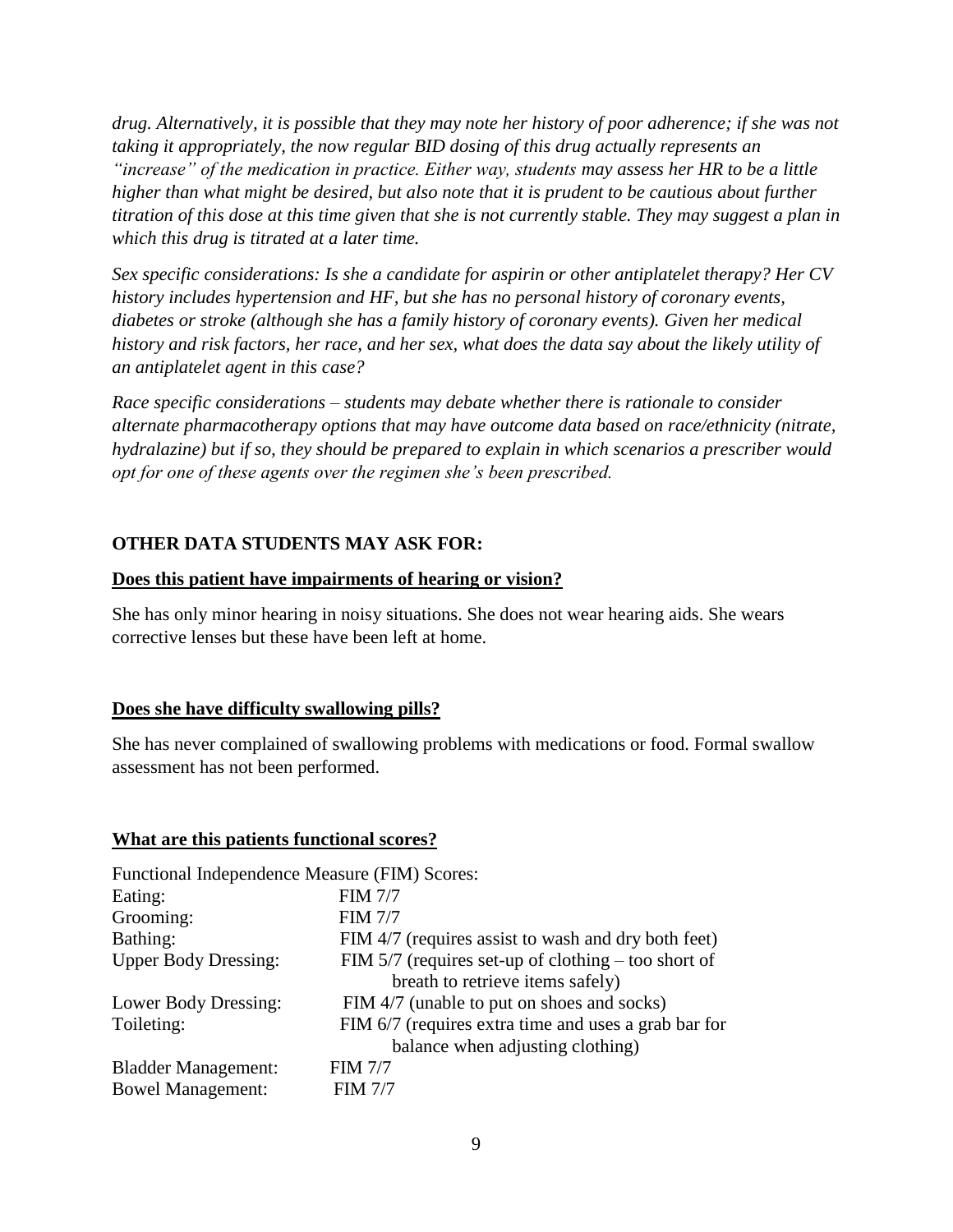| Transfers (bed, chair, wc) | <b>FIM 7/7</b>                                                              |
|----------------------------|-----------------------------------------------------------------------------|
| Transfers (toilet)         | <b>FIM 7/7</b>                                                              |
| Transfers (shower)         | FIM 4/7 (required assist getting out of the shower<br>secondary to fatigue) |
| Locomotion (walk)          | FIM 4/7 (required contact guard assist to walk 150)<br>feet safely)         |
| Locomotion (stairs)        | FIM 3/7 (required moderate assist to manage 12)<br>steps due to fatigue)    |
| Comprehension              | <b>FIM 7/7</b>                                                              |
| Expression                 | <b>FIM 7/7</b>                                                              |
| Social Interaction         | <b>FIM 7/7</b>                                                              |
| Problem Solving            | <b>FIM 7/7</b>                                                              |
| Memory                     | <b>FIM 7/7</b>                                                              |

#### **What is this patient's home environment like?**

- 4 steps to enter the home;
- walk-in shower available in one bathroom and a bathtub is located in the other bathroom; o no assistive devices or durable medical equipment owned;
- the washer and dryer are located in the basement (12 steps down to the basement)

#### **What kind of community does this patient live in?**

She lives in Brownfield TX, but her CPA office is located in Lubbock, TX. Her husband works in Lubbock, TX.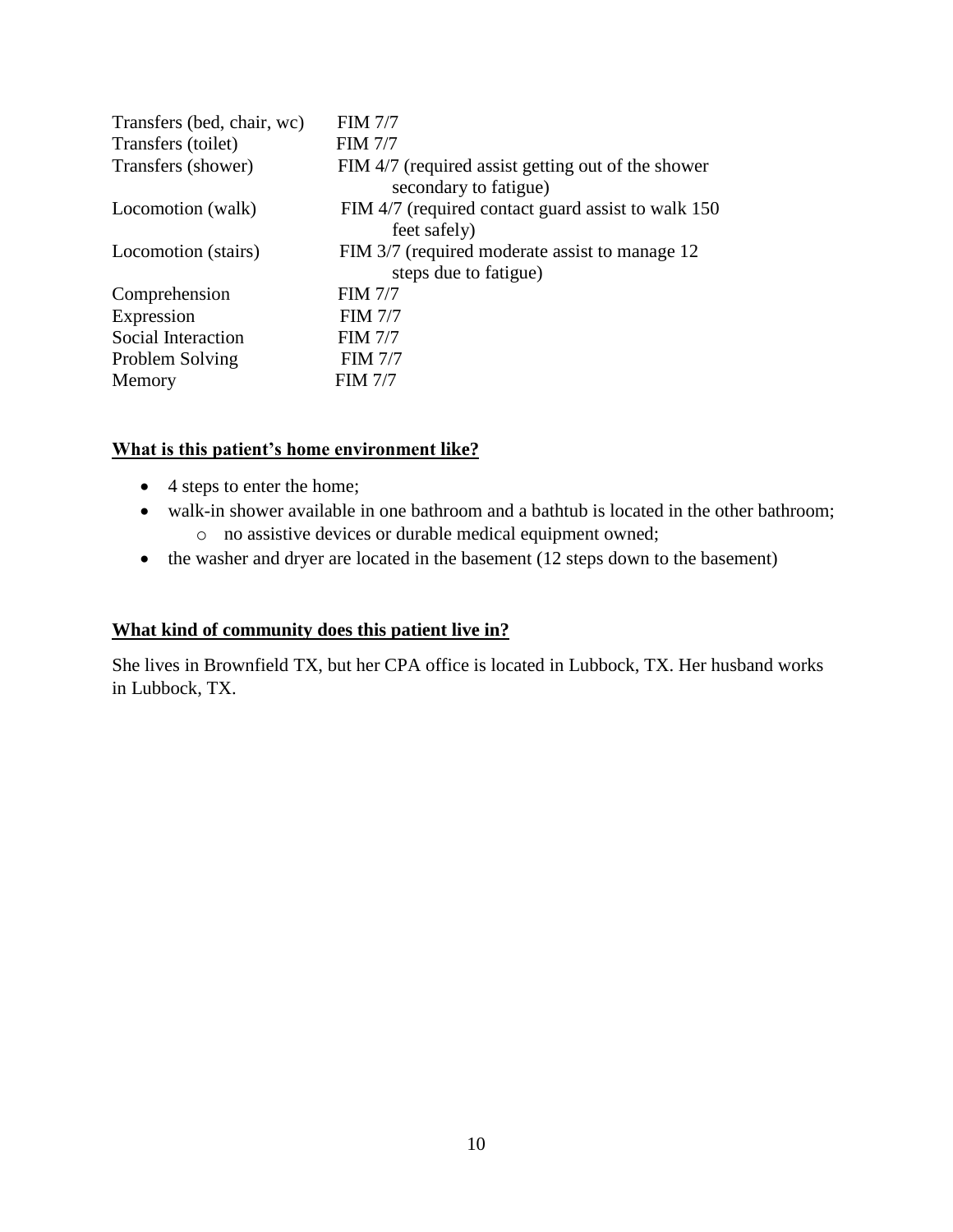# **FACILITATOR PROMPTS**

#### **Recommended learning objectives:**

Representatives of each of the health professions participating in this case identified similar learning objectives that would be germane to students in each program. In addition, *bold, italicized text* denotes a learning objective that is sex or gender specific.

The compiled list is below. It is appreciated that some health professions may focus to a greater degree on some than others. Therefore facilitators are encouraged both support and monitor this. It is encouraged that this discussion showcase the ways in which each profession can bring a greater degree of depth to their specific area of focus. At the same time, the facilitator can help avoid a situation where a single line of discussion becomes dominant to the exclusion of others.

- Evaluate and classify the presenting illness
	- o Recognize presenting signs and symptoms
		- including those from the review of systems/physical exam, as well as those from a functional assessment
	- o Determine disease severity and classify type/stage
	- o Evaluate the contribution of inappropriate medication regimen/nonadherence to the illness presentation
	- o *Describe how disease risk or prognosis is affected by female sex*
- Evaluate clinical literature
	- o Identify appropriate resources to address the patient problem
	- o *Critique the veracity of the data, particularly as to the degree it pertains to a female patient*
- Recommend appropriate interventions
	- o Identify any additional evaluation needed
	- o Recommend appropriate treatment
		- For non-pharmacologic therapy:
			- Recommend appropriate interventions to improve function, exercise tolerance and quality of life
			- Recommend feasible strategy to implement and monitor interventions
			- Coordinate these interventions across care settings as patient transitions from inpatient to outpatient
			- *Identify ways in which interventions may differ for men vs women, or whether services (or service access) are different based on gender*
		- For Pharmacologic therapy
			- Identify evidence based medication options for the type and stage of disease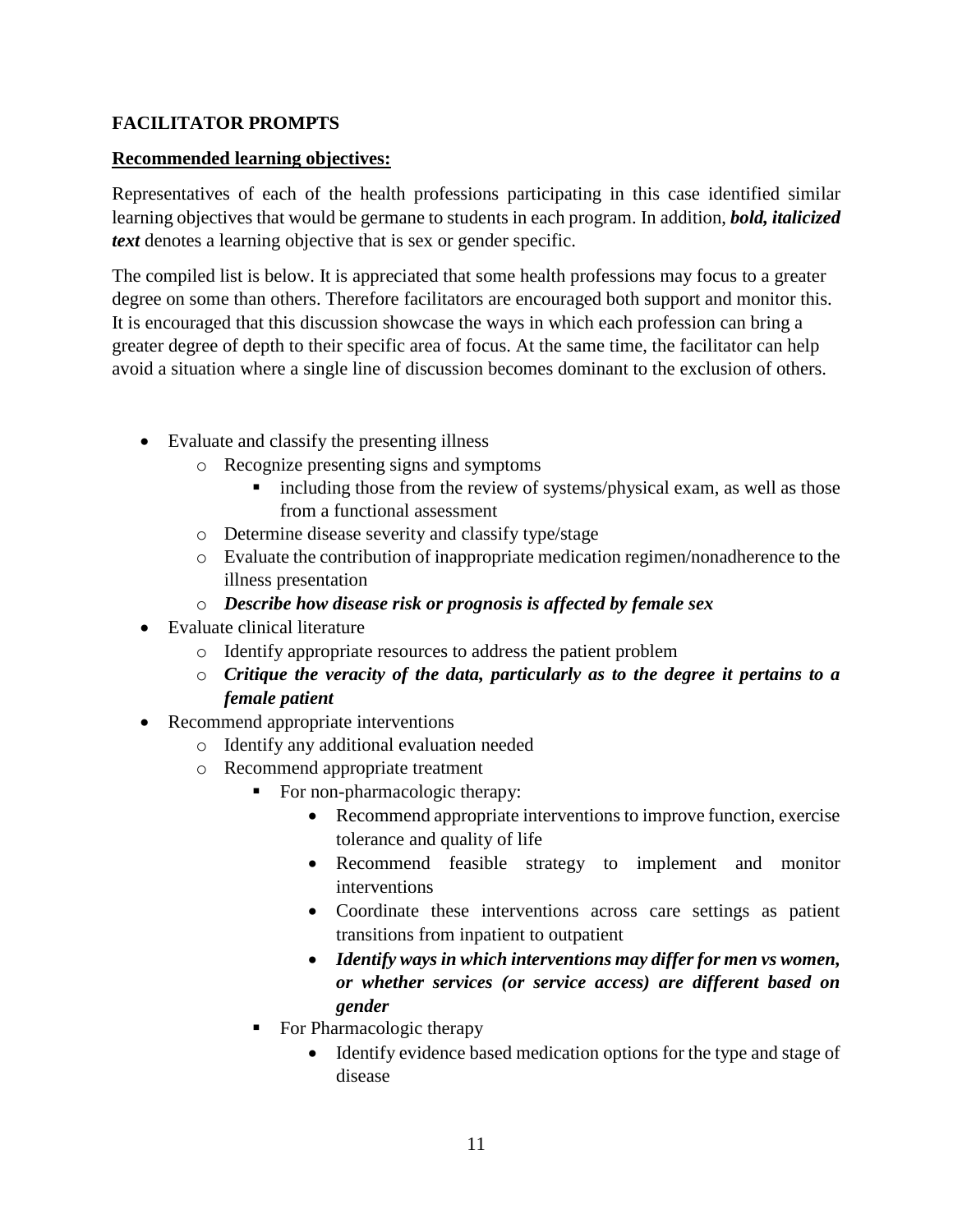# o *Identify whether treatment outcomes are expected to differ in a woman vs a man*

- Recommend appropriate adjustments to the medication therapy
- Recommend appropriate strategies to monitor adherence and drug therapy outcomes
	- o Provide patient education about self-administration and monitoring
- Demonstrate effective inter-professional group skills
	- o Group collaborates to identify main problem and organize the problem solving approach
	- o Group members support inclusive discussion and respects each other's perspectives
		- Each group member participates
		- Group members assume responsibility for self-teaching and are aware whether each member is engaged and understands concepts
		- Veracity of concepts or data is challenged in a constructive way
		- Conclusions are negotiated and determined through consensus
	- o *Group members remain mindful of the inclusion of a sex or gender focus in the case discussion*

# **GUIDANCE FOR ENHANCING INTER-PROFESSIONAL INTERACTION**

If it is observed that one or more group members is not optimally engaged, or if some members' input is not resonating with the group, the following prompts may help nudge the group back on track:

For situations where a group member seems excluded, or whose role has not been showcased:

- [Student X], what do you think about what [Student Y] had to say about that?
- $\bullet$  [Student X], what pieces of data are the most relevant to your practice? Is there data missing that you would like to have? [Student Y], do you routinely document the kinds of data that [Student X] needs?
- [Student X] what is one thing that you learned about what [Student Y] can do for the patient in this case?

For a situation where a strong personality is dominating the direction of the discussion (especially if that line of thinking is inaccurate):

- That is a great suggestion how many other options exist? Can you list them? What are the pros and cons of each? Which member of the group can lead this pro/con list?
- So, it sounds like you have an idea on the table can we hear the "devil's advocate" argument? What would that look like? Who can come up with what those points would be?

For a group whose discussion is getting off track: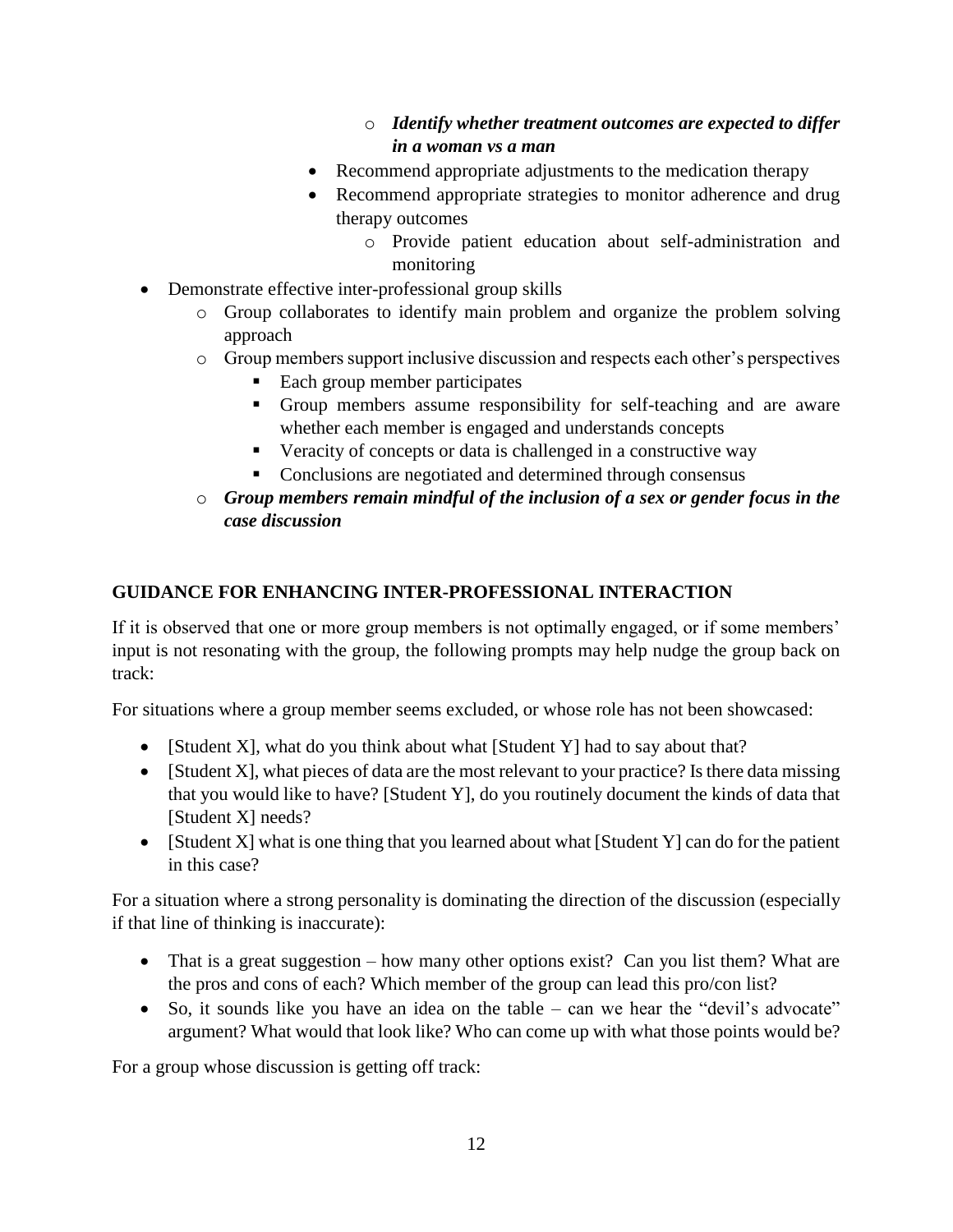• So, why don't you summarize what you know so far? What does the next step need to be? What do you need to move forward?

For a group who is not addressing one or more major content areas, or for a group who is spending too much time focusing on the content area of a single health profession:

Recall the learning objectives (above) related to recommending appropriate interventions. These are repeated here (below). Find ways to turn these into questions to get the group to consider how they would address the point they are missing:

- o *Identify any additional evaluation needed* (Is there any information you don't have that you need? What is it and why?)
- o *Recommend appropriate treatment*
	- *For non-pharmacologic therapy:*
		- *Recommend appropriate interventions to improve function, exercise tolerance and quality of life* (What interventions could be directed at improving her function or exercise tolerance?)
		- *Recommend feasible strategy to implement and monitor interventions* (How will you know your interventions are working?)
		- *Coordinate these interventions across care settings as patient transitions from inpatient to outpatient* (How will you communicate your plan to the providers and caregivers in the next venue?)
		- *Identify ways in which interventions may differ for men vs women, or whether services (or service access) are different based on gender* (Will she have any special needs we should consider based on the fact that she is female?)
	- *For Pharmacologic therapy*
		- *Identify evidence based medication options for the type and stage of disease (*What kind of drug therapy intervention does she require?)
			- o *Identify whether treatment outcomes are expected to differ in a woman vs a man* (Is there data to suggest her outcomes with that drug therapy will be different because she is female?)
		- *Recommend appropriate adjustments to the medication therapy*  (What do you think of her current regimen? Are there any adjustments you would recommend?)
		- *Recommend appropriate strategies to monitor adherence and drug therapy outcomes* (How will you evaluate the outcome of your drug therapy interventions?)
			- o *Provide patient education about self-administration and monitoring* (How will you explain this to her in lay terms? How will you ascertain that she understands? How will you ascertain her med-taking ability? What techniques will you use to assess or ensure adherence?